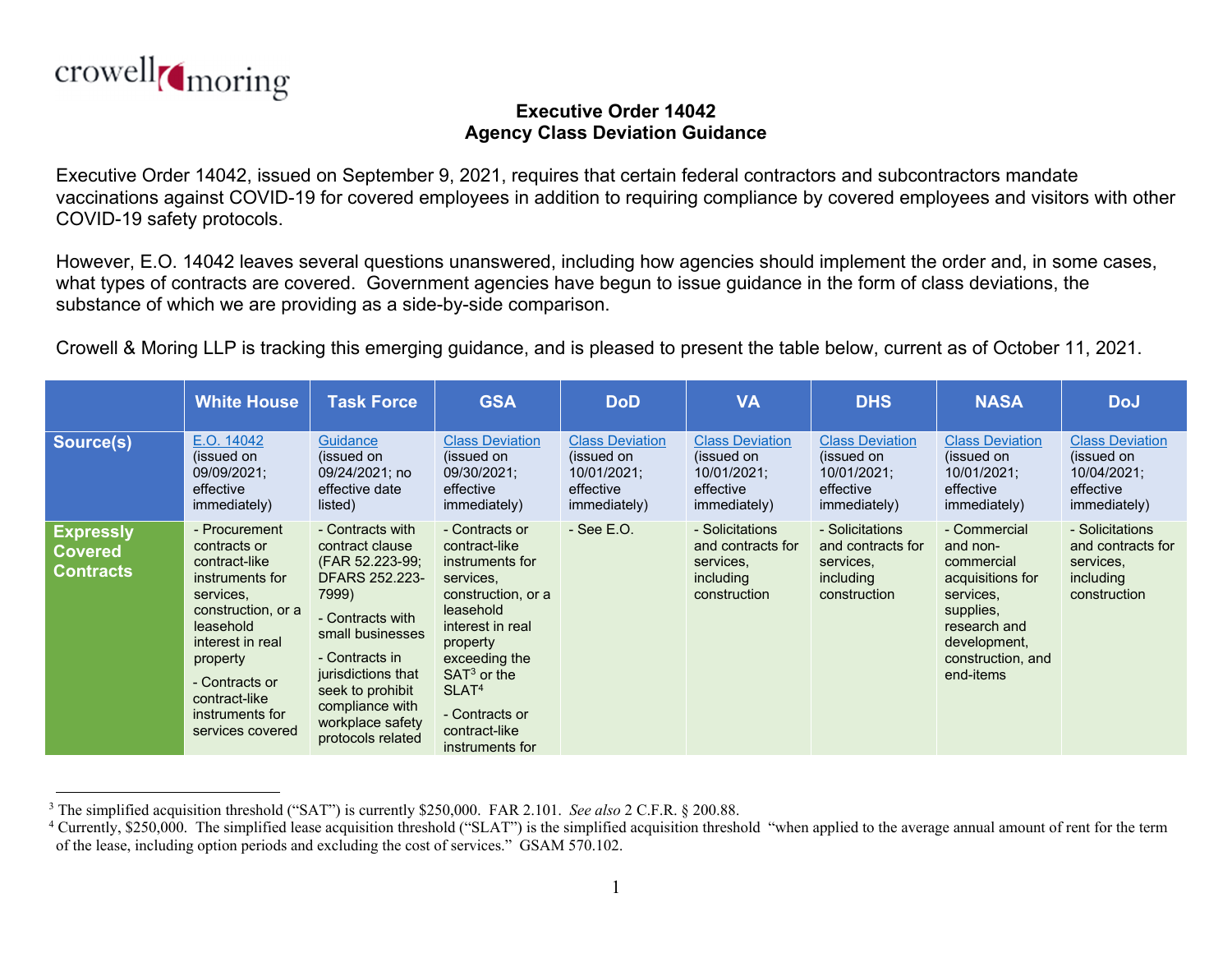| <b>White House</b>                                                                                                                                                                                                                                                                                                                                                                                                                                                                                                 | <b>Task Force</b>           | <b>GSA</b>                                                                                                                                                                                                                                                                                                                                                                                                                                                                                                                                                                                                                                                | <b>DoD</b> | <b>VA</b> | <b>DHS</b> | <b>NASA</b> | <b>DoJ</b> |
|--------------------------------------------------------------------------------------------------------------------------------------------------------------------------------------------------------------------------------------------------------------------------------------------------------------------------------------------------------------------------------------------------------------------------------------------------------------------------------------------------------------------|-----------------------------|-----------------------------------------------------------------------------------------------------------------------------------------------------------------------------------------------------------------------------------------------------------------------------------------------------------------------------------------------------------------------------------------------------------------------------------------------------------------------------------------------------------------------------------------------------------------------------------------------------------------------------------------------------------|------------|-----------|------------|-------------|------------|
| by the Service<br>Contract Act <sup>1</sup><br>- Contracts or<br>contract-like<br>instruments for<br>concessions,<br>including<br>concessions<br>contracts<br>excluded by the<br>Department of<br>Labor<br>regulations <sup>2</sup><br>- Contracts or<br>contract-like<br>instruments<br>entered into with<br>the federal<br>government in<br>connection with<br>federal property<br>or lands and<br>related to<br>offering services<br>for federal<br>employees, their<br>dependents, or<br>the general<br>public | to the COVID-19<br>pandemic | services covered<br>by the SCA<br>- Contracts or<br>contract-like<br>instruments for<br>concessions,<br>including<br>concessions<br>contracts<br>excluded by the<br>DoL regulations<br>- Contracts or<br>contract-like<br>instruments<br>entered into with<br>the federal<br>government in<br>connection with<br>federal property<br>or lands and<br>related to<br>offering services<br>for federal<br>employees, their<br>dependents, or<br>the general<br>public exceeding<br>the SAT<br>- Federal Supply<br>Schedule<br>contracts above<br>the MPT, <sup>5</sup><br>including<br>contracts that are<br>solely for<br>products<br>- Blanket<br>Purchase |            |           |            |             |            |

<sup>1 41</sup> U.S.C. § 6704.133(b) *et seq.* [hereinafter "SCA"].

 $2$  29 C.F.R. § 4.133(b) [hereinafter "DoL regulations"].

<sup>5</sup> The micro-purchase threshold ("MPT") is currently \$10,000. FAR 2.101. *See also* 2 C.F.R. § 200.67.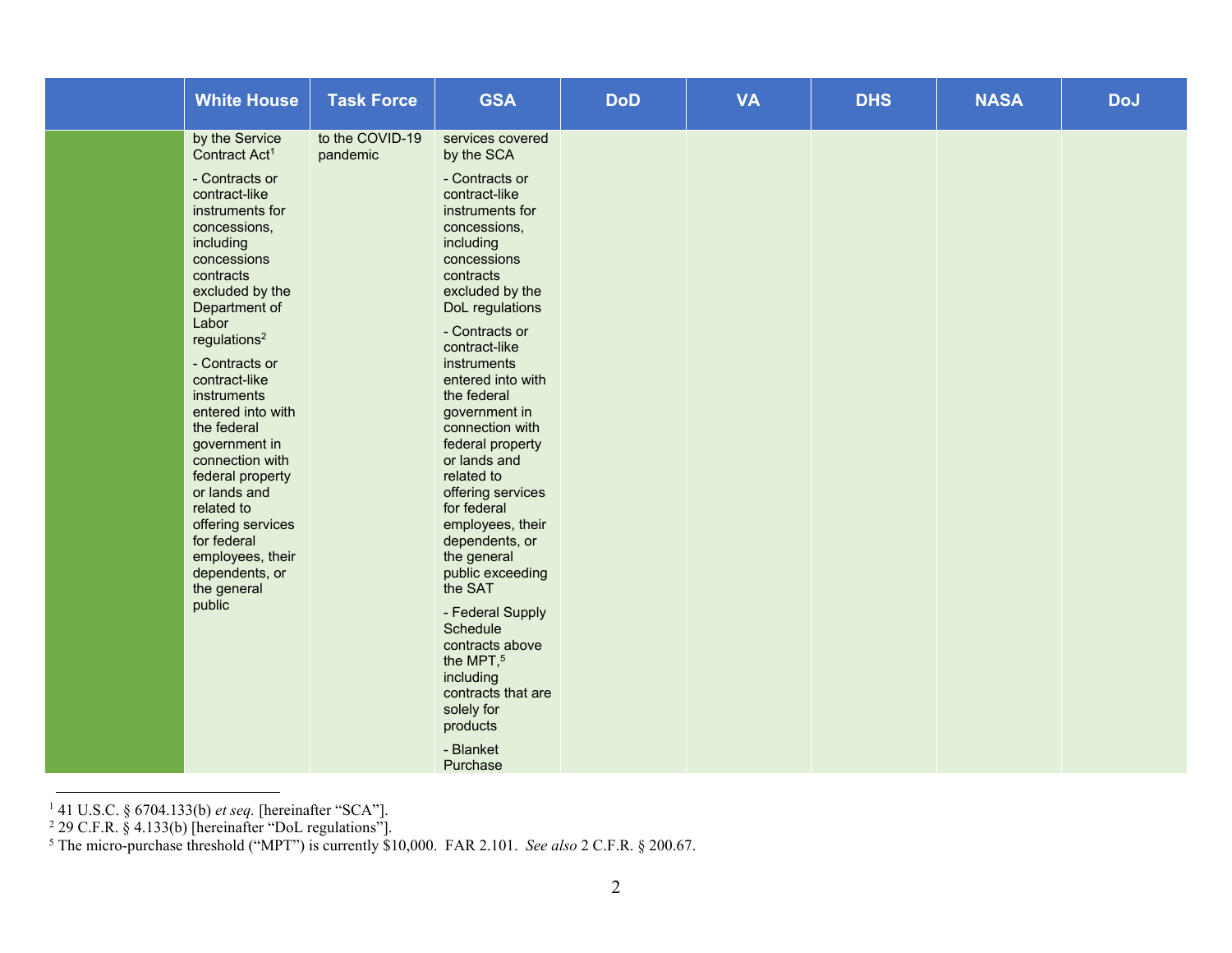| <b>White House</b> | <b>Task Force</b> | <b>GSA</b>                                                                                                                                                                                                                                                                                                                                                                                                                                                                                                                                                                                                                    | <b>DoD</b> | <b>VA</b> | <b>DHS</b> | <b>NASA</b> | <b>DoJ</b> |
|--------------------|-------------------|-------------------------------------------------------------------------------------------------------------------------------------------------------------------------------------------------------------------------------------------------------------------------------------------------------------------------------------------------------------------------------------------------------------------------------------------------------------------------------------------------------------------------------------------------------------------------------------------------------------------------------|------------|-----------|------------|-------------|------------|
|                    |                   | Agreements for<br>all new and<br>existing orders<br>- Government-<br><b>Wide Acquisition</b><br>Contracts, Multi-<br>Agency<br>Contracts, and<br>indefinite<br>delivery,<br>indefinite<br>quantity<br>contracts <sup>6</sup><br>- GSA SmartPay<br>master contracts<br>prior to the<br>exercise of<br>option or<br>extension<br>- GSA City Pair<br>Program new<br>contract awards<br>prior to extending<br>existing City Pair<br>contracts<br>- Contracts under<br>GSA's pilot<br>program<br>Commercial<br>Solutions<br>Opening<br>- Tenders of<br>service<br>- Federal Supply<br>Schedule<br>contracts solely<br>for products |            |           |            |             |            |

<sup>6</sup> Indefinite delivery, indefinite quantity contracts ("IDIQs") are required to include the clause if orders are placed after 10/15/2021.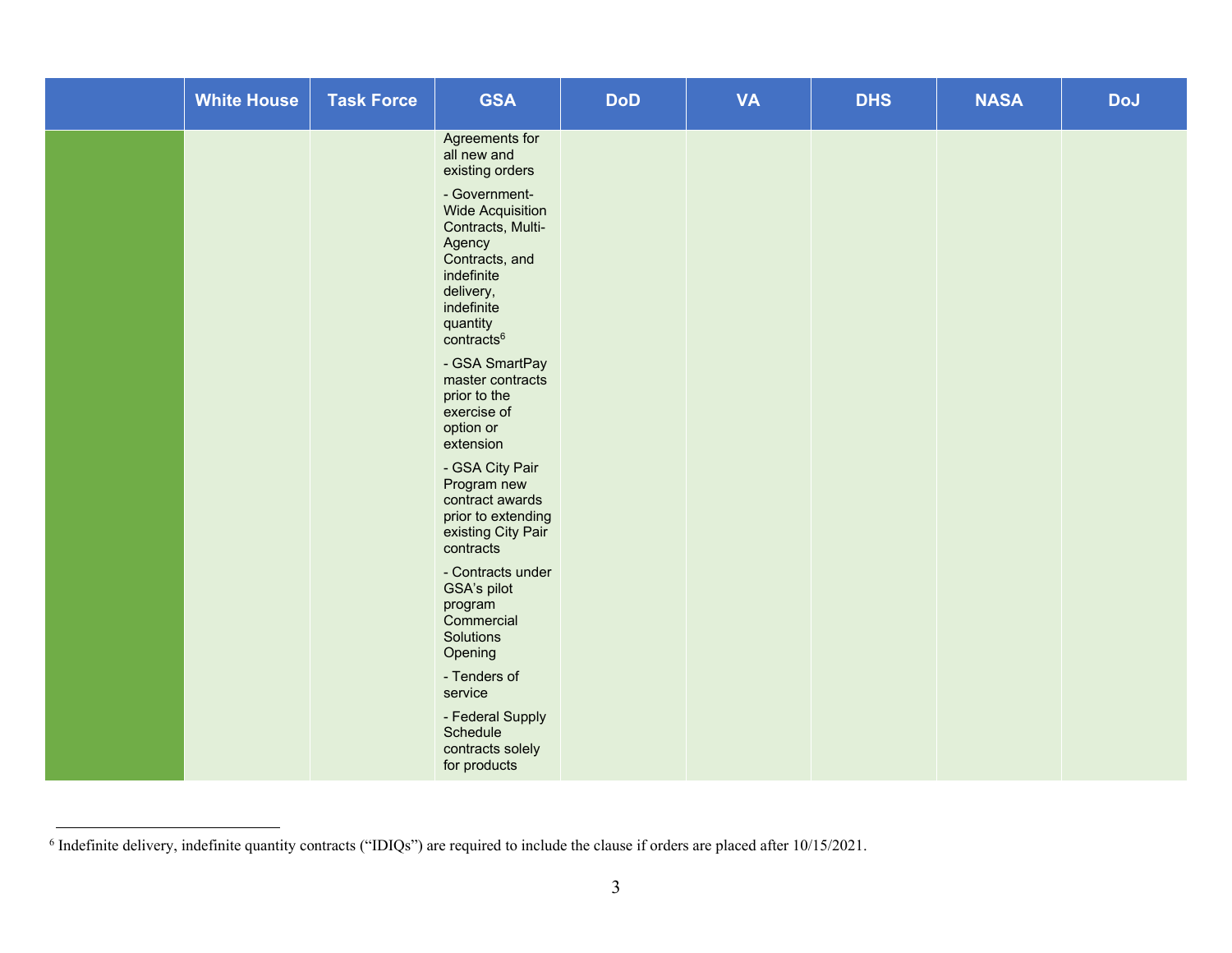|                                                                      | <b>White House</b>                                                                                                                                                            | <b>Task Force</b>                                                                                                                                                                                                                                                                                                                                                                                                                                                | <b>GSA</b>                                                                                                                                                                                                                                                                                                                                                                                                                    | <b>DoD</b>                                                                                                                                                                                                                                                                                                                                                                                                                                                                                                            | <b>VA</b>                                                                                                                                                 | <b>DHS</b>                                                                                                                                                           | <b>NASA</b>                                                                                                                                               | <b>DoJ</b>                                                                                                                                                                                                                                         |
|----------------------------------------------------------------------|-------------------------------------------------------------------------------------------------------------------------------------------------------------------------------|------------------------------------------------------------------------------------------------------------------------------------------------------------------------------------------------------------------------------------------------------------------------------------------------------------------------------------------------------------------------------------------------------------------------------------------------------------------|-------------------------------------------------------------------------------------------------------------------------------------------------------------------------------------------------------------------------------------------------------------------------------------------------------------------------------------------------------------------------------------------------------------------------------|-----------------------------------------------------------------------------------------------------------------------------------------------------------------------------------------------------------------------------------------------------------------------------------------------------------------------------------------------------------------------------------------------------------------------------------------------------------------------------------------------------------------------|-----------------------------------------------------------------------------------------------------------------------------------------------------------|----------------------------------------------------------------------------------------------------------------------------------------------------------------------|-----------------------------------------------------------------------------------------------------------------------------------------------------------|----------------------------------------------------------------------------------------------------------------------------------------------------------------------------------------------------------------------------------------------------|
| <b>Contracts</b><br>"Strongly<br><b>Encouraged"</b><br>to be Covered | - Contracts or<br>subcontracts for<br>the<br>manufacturing of<br>products<br>- Contracts or<br>subcontracts with<br>a value below<br>the SAT                                  | - Contracts held<br>by non-covered<br>contractors<br>whose<br>employees work<br>at covered<br>contractor<br>workplaces but<br>do not work on a<br>federal contract,<br>such as<br>contracts and<br>agreements<br>related to the<br>provision of food<br>services, on-site<br>security, or<br>groundskeeping<br><b>services</b><br>- Contracts and<br>subcontracts for<br>the<br>manufacturing of<br>products<br>- Contracts and<br>subcontracts<br>below the SAT | - Contracts or<br><b>subcontracts</b><br>whose value is<br>equal to or less<br>than the<br><b>SAT/SLAT</b><br>- Contracts or<br><b>subcontracts</b><br>solely for the<br>manufacturing of<br>products, unless<br>exempted by<br><b>FAS or PBS</b><br>guidance<br>- Automotive<br>contractors<br>holding IDIQs<br>- Contracts with<br>Commercial<br><b>Platform</b><br>contractors<br>- Bills of lading at<br>or below the SAT | - COs "may<br>insert the<br>deviation clause"<br>into solicitations,<br>contracts, task<br>orders, and<br>delivery orders<br>for the<br>manufacturing of<br>products<br>- Solicitations<br>issued prior to<br>10/15/2021<br>- Contracts, task<br>orders, or<br>delivery orders<br>awarded before<br>11/14/2021 from<br>solicitations<br>issued before<br>10/15/2021<br>- Solicitations,<br>contracts, task<br>orders, and<br>delivery orders at<br>or below SAT<br>and performed<br>within U.S. and<br>outlying areas | - Contracts<br>awarded prior to<br>11/14/2021 on<br>solicitations<br>issued before<br>10/15/2021<br>- Contracts and<br>subcontracts<br>below the SAT      | - Contracts that<br>will be awarded<br>prior to<br>11/14/2021 on<br>solicitations<br>issued before<br>10/15/2021<br>- Contracts and<br>subcontracts<br>below the SAT |                                                                                                                                                           | - Contracts that<br>will be awarded<br>prior to<br>11/14/2021 on<br>solicitations<br>issued before<br>10/15/2021<br>- Contracts and<br>subcontracts<br>below the SAT<br>- Contracts and<br>subcontracts for<br>the<br>manufacturing of<br>products |
| <b>Contracts</b><br><b>Expressly</b><br><b>Excluded</b>              | - Grants<br>- Contracts,<br>contract-like<br>instruments, or<br>agreements with<br><b>Indian Tribes</b><br>under the Indian<br>Self-<br><b>Determination</b><br>and Education | - Subcontracts<br>solely for the<br>provision of<br>products                                                                                                                                                                                                                                                                                                                                                                                                     | - Micro-<br>purchases<br>- Site acquisition<br>- Sales or<br>surplus real and<br>personal<br>property<br>- Solicitations<br>and contracts if<br>performance is<br>outside the U.S.<br>(limited to                                                                                                                                                                                                                             | - Contracts or<br>subcontracts with<br><b>Indian Tribes</b><br>under ISDEAA                                                                                                                                                                                                                                                                                                                                                                                                                                           | - Contracts and<br>subcontracts with<br><b>Indian Tribes</b><br>under ISDEAA<br>- Solicitations<br>and contracts if<br>performance is<br>outside the U.S. | - Contracts and<br>subcontracts with<br><b>Indian Tribes</b><br>under ISDEAA<br>- Solicitations<br>and contracts if<br>performance is<br>outside the U.S.            | - Contracts and<br>subcontracts with<br><b>Indian Tribes</b><br>under ISDEAA<br>- Solicitations<br>and contracts if<br>performance is<br>outside the U.S. | - Contracts and<br>subcontracts with<br><b>Indian Tribes</b><br>under ISDEAA<br>- Solicitations<br>and contracts if<br>performance is<br>outside the U.S.                                                                                          |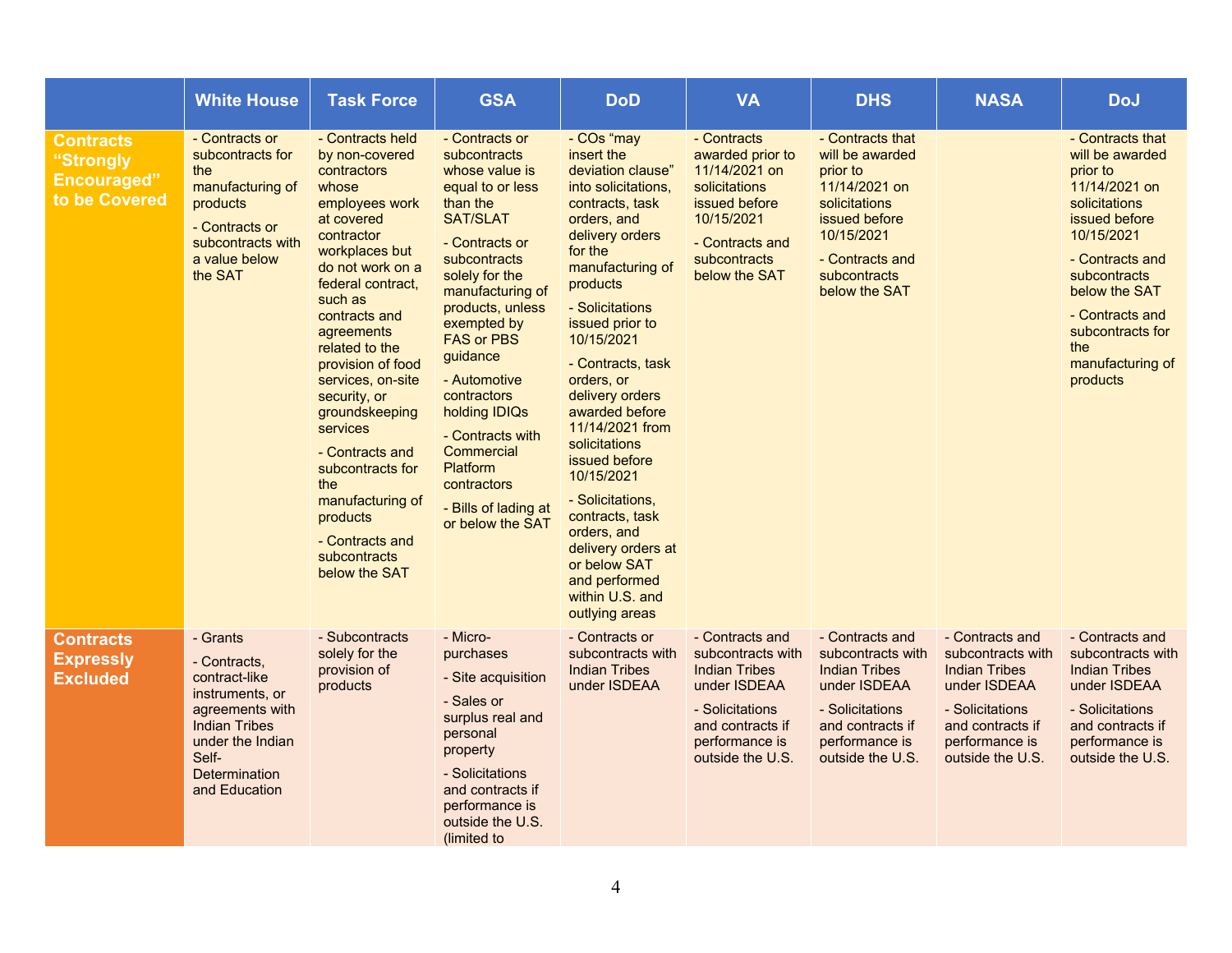|                                                                                                  | <b>White House</b>                                                                                                                                                                                                                                                                | <b>Task Force</b>                                                                                                                                                                                                                                                                 | <b>GSA</b>                                                                                                                                           | <b>DoD</b>                                                                                                                                                                                                                                | <b>VA</b>                                                                                                                                                                                                                                 | <b>DHS</b>                                                                                                                                                                                                                                | <b>NASA</b>                                                                                                                  | <b>DoJ</b>                                                                                                                                                                                                                                |
|--------------------------------------------------------------------------------------------------|-----------------------------------------------------------------------------------------------------------------------------------------------------------------------------------------------------------------------------------------------------------------------------------|-----------------------------------------------------------------------------------------------------------------------------------------------------------------------------------------------------------------------------------------------------------------------------------|------------------------------------------------------------------------------------------------------------------------------------------------------|-------------------------------------------------------------------------------------------------------------------------------------------------------------------------------------------------------------------------------------------|-------------------------------------------------------------------------------------------------------------------------------------------------------------------------------------------------------------------------------------------|-------------------------------------------------------------------------------------------------------------------------------------------------------------------------------------------------------------------------------------------|------------------------------------------------------------------------------------------------------------------------------|-------------------------------------------------------------------------------------------------------------------------------------------------------------------------------------------------------------------------------------------|
|                                                                                                  | Assistance Act<br>$(ISDEAA)^7$<br>- Contracts or<br>subcontracts<br>whose value is<br>equal to or less<br>than the SAT<br>- Employees who<br>perform work<br>outside the U.S.<br>or its outlying<br>areas<br>- Subcontracts<br>solely for the<br>provision of<br>products         |                                                                                                                                                                                                                                                                                   | employees who<br>are performing<br>work only outside<br>the $U.S.$ )<br>- Contracts and<br>subcontracts with<br><b>Indian Tribes</b><br>under ISDEAA |                                                                                                                                                                                                                                           |                                                                                                                                                                                                                                           |                                                                                                                                                                                                                                           |                                                                                                                              |                                                                                                                                                                                                                                           |
| <b>Contracts that</b><br>are Neither<br><b>Expressly</b><br><b>Covered or</b><br><b>Excluded</b> | - Mixed contracts<br>for products and<br>services<br>- Research and<br>Research and<br>Development<br>- Software,<br>including SaaS<br>- Other<br>Transaction<br>Agreements for<br>Prototypes<br>- Technology<br>Investment<br>Agreements<br>- Medicare<br>Advantage<br>Contracts | - Mixed contracts<br>for products and<br>services<br>- Research and<br>Research and<br>Development<br>- Software,<br>including SaaS<br>- Other<br>Transaction<br>Agreements for<br>Prototypes<br>- Technology<br>Investment<br>Agreements<br>- Medicare<br>Advantage<br>Contracts | $-N/A$                                                                                                                                               | - Mixed contracts<br>for products and<br>services<br>- Research and<br>Research and<br>Development<br>- Software,<br>including SaaS<br>- Other<br>Transaction<br>Agreements for<br>prototypes<br>- Technology<br>Investment<br>Agreements | - Mixed contracts<br>for products and<br>services<br>- Research and<br>Research and<br>Development<br>- Software,<br>including SaaS<br>- Other<br>Transaction<br>Agreements for<br>prototypes<br>- Technology<br>Investment<br>Agreements | - Mixed contracts<br>for products and<br>services<br>- Research and<br>Research and<br>Development<br>- Software,<br>including SaaS<br>- Other<br>Transaction<br>Agreements for<br>prototypes<br>- Technology<br>Investment<br>Agreements | - Software,<br>including SaaS<br>- Other<br><b>Transaction for</b><br>Prototypes<br>- Technology<br>Investment<br>Agreements | - Mixed contracts<br>for products and<br>services<br>- Research and<br>Research and<br>Development<br>- Software,<br>including SaaS<br>- Other<br>Transaction<br>Agreements for<br>prototypes<br>- Technology<br>Investment<br>Agreements |
| <b>Method for</b><br>Incorporating                                                               | - Effective<br>immediately, the<br>E.O. applies to                                                                                                                                                                                                                                | - For contracts<br>awarded prior to<br>10/15/2021                                                                                                                                                                                                                                 | - For existing<br>contracts, COs<br>shall send a                                                                                                     | - When<br>modifying<br>existing                                                                                                                                                                                                           | - New contracts<br>awarded on or<br>after 11/14/2021                                                                                                                                                                                      | - When<br>modifying<br>existing                                                                                                                                                                                                           | - No later than<br>10/15/2021,                                                                                               | - New contracts<br>awarded on or<br>after 11/14/2021                                                                                                                                                                                      |

<sup>7</sup> Pub. L. No. 93-638 (codified at 25 U.S.C. ch. 14, subch. II § 5301 *et seq.*).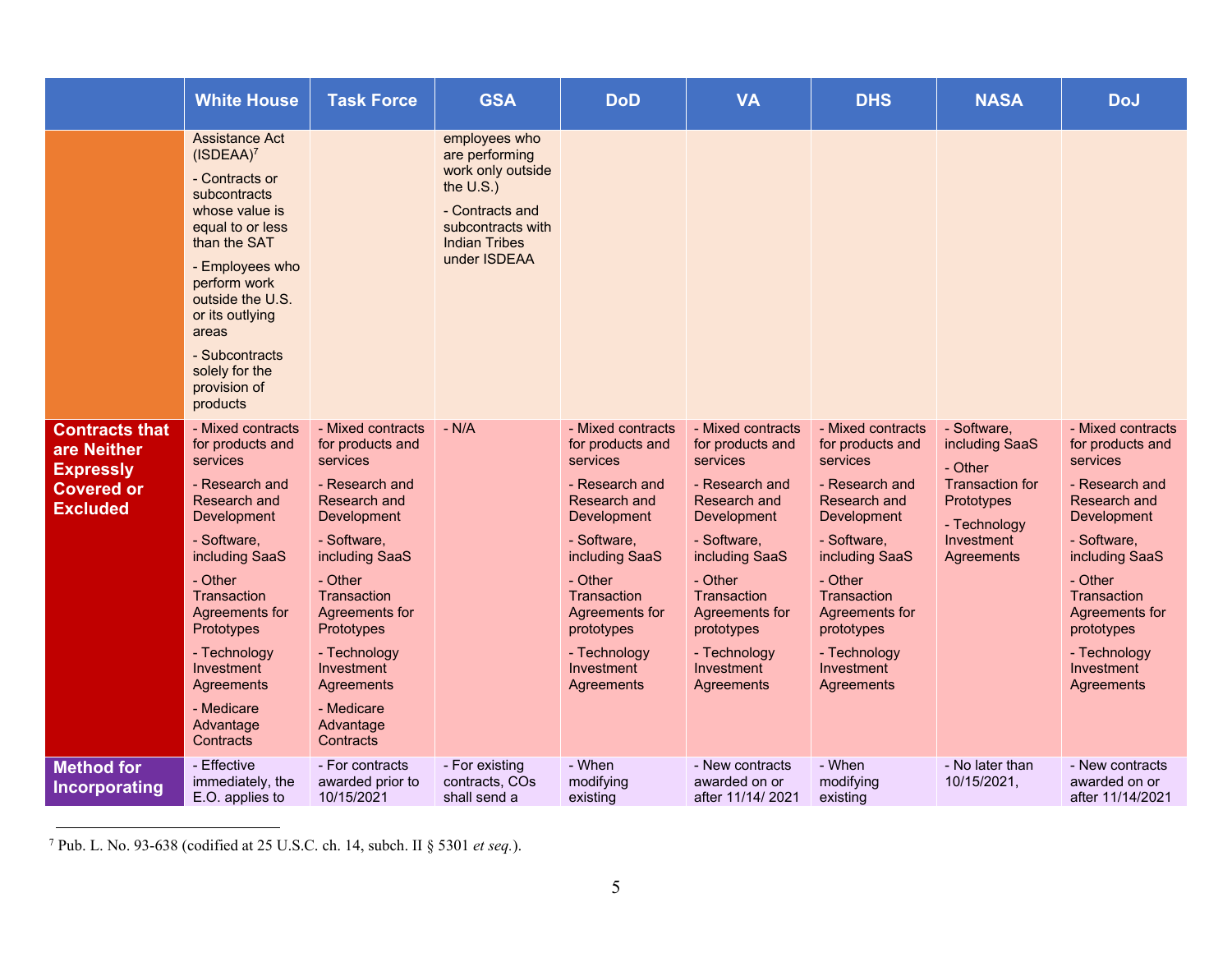|                                                             | <b>White House</b>                                                                                                                                                                                                                                                                                                                                                                                                                                                                                                                                                                                                                                                                                                                                                            | <b>Task Force</b>                                                                                                                                                                                                                                                                                                                                                                                                                                                                                    | <b>GSA</b>                                                                                                                                                                                                                                                                                                                                                                                                                                                           | <b>DoD</b>                                                                                                                                                                                                                                                                                                                                                                                                                                                                                                                                                                                                                                                                                                                                                    | <b>VA</b>                                                                                                                                                                                                                                                                                                                                                                                                                                                                                                                                                                                       | <b>DHS</b>                                                                                                                                                                                                                                                                                                                                                                                                                                                                                                                                                                                                                                                                                                                                     | <b>NASA</b>                                                                                                                                                                                                                                                                                                                                                                                                                                                                                                                 | <b>DoJ</b>                                                                                                                                                                                                                                                                                                                                                                             |
|-------------------------------------------------------------|-------------------------------------------------------------------------------------------------------------------------------------------------------------------------------------------------------------------------------------------------------------------------------------------------------------------------------------------------------------------------------------------------------------------------------------------------------------------------------------------------------------------------------------------------------------------------------------------------------------------------------------------------------------------------------------------------------------------------------------------------------------------------------|------------------------------------------------------------------------------------------------------------------------------------------------------------------------------------------------------------------------------------------------------------------------------------------------------------------------------------------------------------------------------------------------------------------------------------------------------------------------------------------------------|----------------------------------------------------------------------------------------------------------------------------------------------------------------------------------------------------------------------------------------------------------------------------------------------------------------------------------------------------------------------------------------------------------------------------------------------------------------------|---------------------------------------------------------------------------------------------------------------------------------------------------------------------------------------------------------------------------------------------------------------------------------------------------------------------------------------------------------------------------------------------------------------------------------------------------------------------------------------------------------------------------------------------------------------------------------------------------------------------------------------------------------------------------------------------------------------------------------------------------------------|-------------------------------------------------------------------------------------------------------------------------------------------------------------------------------------------------------------------------------------------------------------------------------------------------------------------------------------------------------------------------------------------------------------------------------------------------------------------------------------------------------------------------------------------------------------------------------------------------|------------------------------------------------------------------------------------------------------------------------------------------------------------------------------------------------------------------------------------------------------------------------------------------------------------------------------------------------------------------------------------------------------------------------------------------------------------------------------------------------------------------------------------------------------------------------------------------------------------------------------------------------------------------------------------------------------------------------------------------------|-----------------------------------------------------------------------------------------------------------------------------------------------------------------------------------------------------------------------------------------------------------------------------------------------------------------------------------------------------------------------------------------------------------------------------------------------------------------------------------------------------------------------------|----------------------------------------------------------------------------------------------------------------------------------------------------------------------------------------------------------------------------------------------------------------------------------------------------------------------------------------------------------------------------------------|
| <b>Clause into an</b><br><b>Existing</b><br><b>Contract</b> | new contracts;<br>new contract-like<br>instruments; new<br>solicitations for<br>contracts or<br>contract-like<br>instruments;<br>extensions or<br>renewals of<br>existing contracts<br>or contract-like<br>instruments; and<br>exercises of<br>options on<br>existing contracts<br>or contract-like<br>instruments<br>where the<br>relevant contract<br>or contract-like<br>instrument will be<br>entered into, the<br>relevant contract<br>or contract-like<br>instrument will be<br>extended or<br>renewed, or the<br>relevant option<br>will be exercised.<br>on or after<br>10/15/2021<br>$-$ The E.O.<br>applies to<br>extensions or<br>renewals issued<br>or options<br>exercised after<br>10/15/2021<br>- Where<br>agencies have<br>issued a<br>solicitation<br>before | where<br>performance is<br>ongoing, the<br>requirements<br>must be<br>incorporated at<br>the point at<br>which an option<br>is exercised or<br>an extension is<br>made<br>- For new<br>contracts, the<br>requirements<br>must be<br>incorporated into<br>contracts<br>awarded on or<br>after 11/14/2021<br>- Between<br>10/15/2021 and<br>11/14/2021,<br>agencies must<br>include the<br>clause in new<br>solicitations and<br>are encouraged<br>to include the<br>clause in<br>contracts<br>awarded | cover letter and<br>modification<br>request (samples<br>provided) to add<br>the FAR clause<br>- Modification<br>must be bilateral<br>- GSA will use a<br>technology<br>solution to<br>automatically<br>send cover<br>letters and<br>modification<br>requests to<br>contractors for<br>most GSA<br>contracts<br>- For IDIQs,<br>contracting<br>activities may<br>take interim<br>actions if a<br>signed<br>modification is<br>not returned to<br>GSA by<br>11/14/2021 | contracts, task<br>orders, or<br>delivery orders,<br>COs shall use a<br>bilateral<br>modification to<br>incorporate the<br>deviation clause<br>- Solicitations<br>issued on or after<br>10/15/2021 and<br>contracts, task<br>orders, and<br>delivery orders<br>awarded<br>pursuant to those<br>solicitations, that<br>are expected to<br>exceed the SAT<br>must include the<br>clause<br>- Contracts, task<br>orders, and<br>delivery orders<br>awarded on or<br>after 11/14/2021<br>from solicitations<br>issued before<br>10/15/2021, that<br>exceed the SAT<br>must include the<br>clause<br>- Extensions or<br>renewals issued<br>on or after<br>10/15/2021 of<br>contracts, task<br>orders, and<br>delivery orders<br>that exceed the<br><b>SAT must</b> | from solicitations<br>issued before<br>10/15/2021,<br>including new<br>orders under<br><b>IDIQs issued</b><br>before<br>10/15/2021 must<br>include the<br>clause<br>- New<br>solicitations<br>issued on or after<br>10/15/2021 and<br>contracts<br>awarded<br>pursuant to those<br>solicitations must<br>include the<br>clause<br>- Extensions or<br>renewals of<br>existing contracts<br>and orders<br>awarded on or<br>after 10/15/2021<br>must include the<br>clause<br>- Options on<br>existing contracts<br>and orders<br>exercised on or<br>after 10/152021<br>must include the<br>clause | contracts, task<br>orders, or<br>delivery orders,<br>COs shall use a<br>bilateral<br>modification to<br>incorporate the<br>deviation clause<br>- New contracts<br>awarded on or<br>after 11/14/2021<br>from solicitations<br>issued before<br>10/15/2021<br>(including new<br>orders under<br>existing IDIQs)<br>must include the<br>clause<br>- New<br>solicitations<br>issued on or after<br>10/15/2021, and<br>contracts<br>awarded<br>pursuant to those<br>solicitations must<br>include the<br>clause<br>- Extensions or<br>renewals of<br>existing contracts<br>and orders<br>awarded on or<br>after 10/15/2021<br>must include the<br>clause<br>- Options on<br>existing contracts<br>and orders<br>exercised on or<br>after 10/15/2021 | clause to be<br>inserted in:<br>o All new<br>solicitations<br>and resulting<br>contracts,<br>orders,<br>blanket<br>purchase<br>agreements,<br>cooperative<br>agreement<br>notices and<br>cooperative<br>agreements<br>above the<br><b>MPT</b><br>$\circ$ All existing<br>contracts,<br>orders,<br>blanket<br>purchase<br>agreements,<br>and<br>cooperative<br>agreements<br>above the<br><b>SAT</b><br>o All solicitations<br>above the<br><b>MPT</b> issued<br>prior to the<br>effective date<br>of the class<br>deviation | from solicitations<br>issued before<br>10/15/2021 must<br>include the<br>clause<br>- New<br>solicitations<br>issued on or after<br>10/15/2021 and<br>contracts<br>awarded<br>pursuant to those<br>solicitations must<br>include the<br>clause<br>- Extensions or<br>renewals of<br>existing contracts<br>and orders<br>awarded on or<br>after 10/15/2021<br>must include the<br>clause |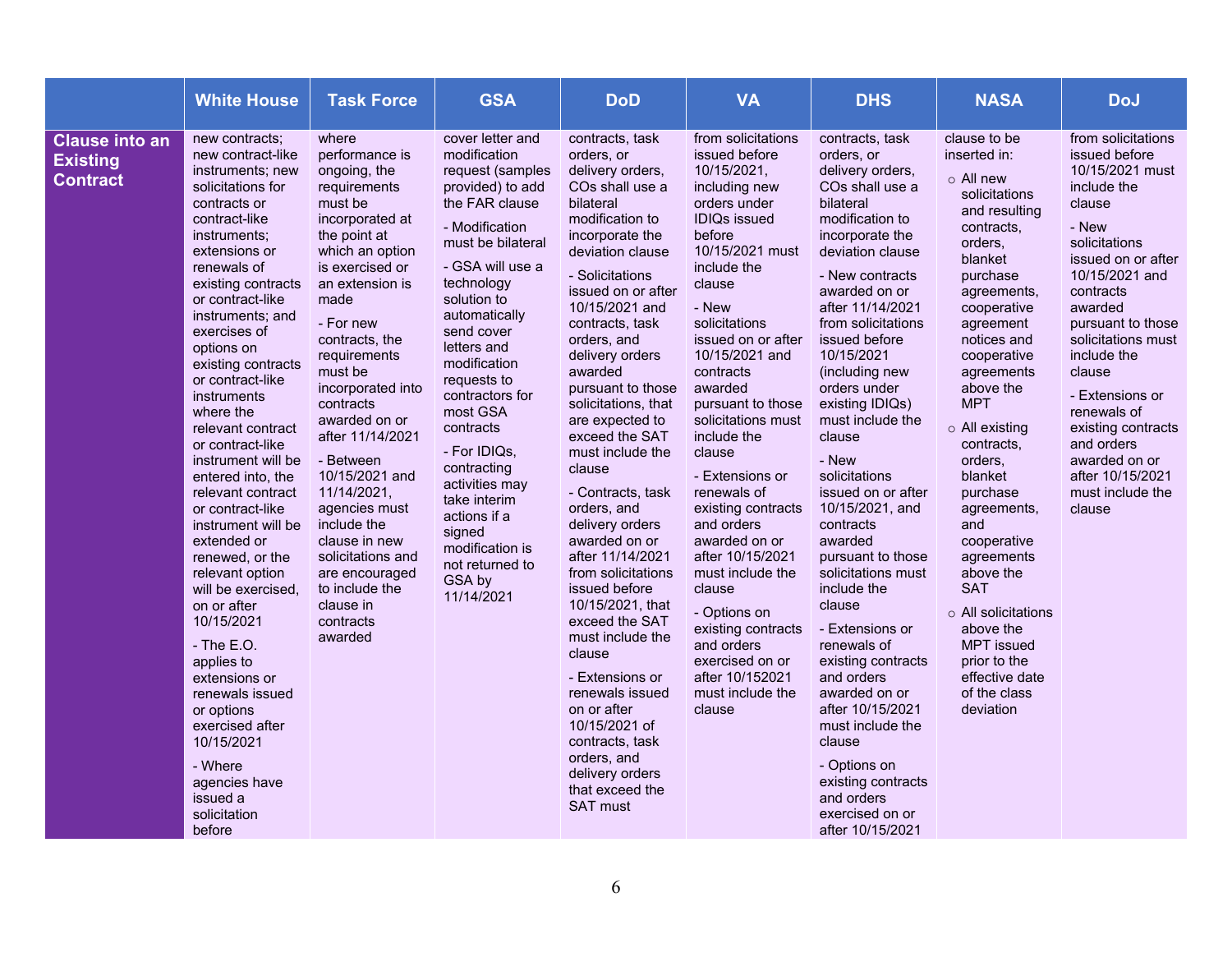|                     | <b>White House</b>                                                                                                                                                                                                                                                                                        | <b>Task Force</b>                                                                                                                                                                                                                                                                                                  | <b>GSA</b>                                                                                                                                                                                                                                                                 | <b>DoD</b>                                                                                                                                                                                                                                                                                                                                                                                                         | <b>VA</b>                                                                                                                                                                                                                                                                                                              | <b>DHS</b>                                                                                                                                                                                                                                                                                                             | <b>NASA</b>                                                                                                                                                                                  | <b>DoJ</b>                                                                                                                                                                                                                                                                                                             |
|---------------------|-----------------------------------------------------------------------------------------------------------------------------------------------------------------------------------------------------------------------------------------------------------------------------------------------------------|--------------------------------------------------------------------------------------------------------------------------------------------------------------------------------------------------------------------------------------------------------------------------------------------------------------------|----------------------------------------------------------------------------------------------------------------------------------------------------------------------------------------------------------------------------------------------------------------------------|--------------------------------------------------------------------------------------------------------------------------------------------------------------------------------------------------------------------------------------------------------------------------------------------------------------------------------------------------------------------------------------------------------------------|------------------------------------------------------------------------------------------------------------------------------------------------------------------------------------------------------------------------------------------------------------------------------------------------------------------------|------------------------------------------------------------------------------------------------------------------------------------------------------------------------------------------------------------------------------------------------------------------------------------------------------------------------|----------------------------------------------------------------------------------------------------------------------------------------------------------------------------------------------|------------------------------------------------------------------------------------------------------------------------------------------------------------------------------------------------------------------------------------------------------------------------------------------------------------------------|
|                     | 10/15/2021 and<br>have entered into<br>a contract or<br>contract-like<br>instrument<br>resulting from<br>that solicitation<br>within 30 days of<br>10/15/2021,<br>agencies are<br>strongly<br>encouraged to<br>apply the E.O.                                                                             |                                                                                                                                                                                                                                                                                                                    |                                                                                                                                                                                                                                                                            | include the<br>clause<br>- All options<br>exercised on or<br>after 10/15/2021<br>on contracts.<br>task orders, and<br>delivery orders<br>that exceed the<br><b>SAT must</b><br>include the<br>clause<br>- Existing IDIQ<br>contracts that are<br>anticipated to<br>have orders that<br>exceed the SAT<br>and that have an<br>ordering period<br>that extends<br>beyond<br>10/15/2021 must<br>include the<br>clause |                                                                                                                                                                                                                                                                                                                        | must include the<br>clause                                                                                                                                                                                                                                                                                             |                                                                                                                                                                                              |                                                                                                                                                                                                                                                                                                                        |
| <b>Subcontracts</b> | - All contracts<br>and contract-like<br>instruments must<br>include a clause<br>that the<br>contractor and<br>any<br>subcontractors,<br>at any tier, shall<br>incorporate into<br>lower-tier<br>subcontracts<br>- Subcontracts<br>below the SAT<br>are strongly<br>encouraged to<br>include the<br>clause | - The<br>requirements<br>apply to all<br>subcontractors at<br>all tiers, except<br>for subcontracts<br>solely for the<br>provision of<br>products<br>- Subcontracts at<br>all tiers except<br>for products.<br>Requirement<br>must be flowed<br>down to the<br>prime contractor<br>must flow the<br>clause down to | - The<br>requirements<br>apply to<br>subcontractors at<br>all tiers for<br>covered<br>subcontracts<br>- Subcontracts<br>below the SAT<br>are strongly<br>encouraged to<br>include the<br>clause<br>- Subcontracts<br>for the<br>manufacture of<br>products are<br>strongly | - Contractors<br>shall include the<br>clause in<br>subcontracts at<br>any tier that<br>exceed the SAT<br>on the date of<br>award and are<br>for services,<br>including<br>construction, and<br>are performed in<br>whole or in part<br>in the U.S.<br>- No requirement<br>to flowdown in<br>subcontracts for<br>products                                                                                           | - Contractors<br>shall include the<br>clause in<br>subcontracts at<br>any tier that<br>exceed the SAT<br>on the date of<br>award and are<br>for services,<br>including<br>construction, and<br>are performed in<br>whole or in part<br>in the U.S.<br>- Subcontracts<br>below the SAT<br>are strongly<br>encouraged to | - Contractors<br>shall include the<br>clause in<br>subcontracts at<br>any tier that<br>exceed the SAT<br>on the date of<br>award and are<br>for services.<br>including<br>construction, and<br>are performed in<br>whole or in part<br>in the U.S.<br>- Subcontracts<br>below the SAT<br>are strongly<br>encouraged to | - Contractor shall<br>include the<br>clause in<br>subcontracts at<br>any tier that<br>exceed the MPT<br>and performed in<br>whole or in part<br>within the U.S. or<br>its outlying<br>areas. | - Contractors<br>shall include the<br>clause in<br>subcontracts at<br>any tier that<br>exceed the SAT<br>on the date of<br>award and are<br>for services.<br>including<br>construction, and<br>are performed in<br>whole or in part<br>in the U.S.<br>- Subcontracts<br>below the SAT<br>are strongly<br>encouraged to |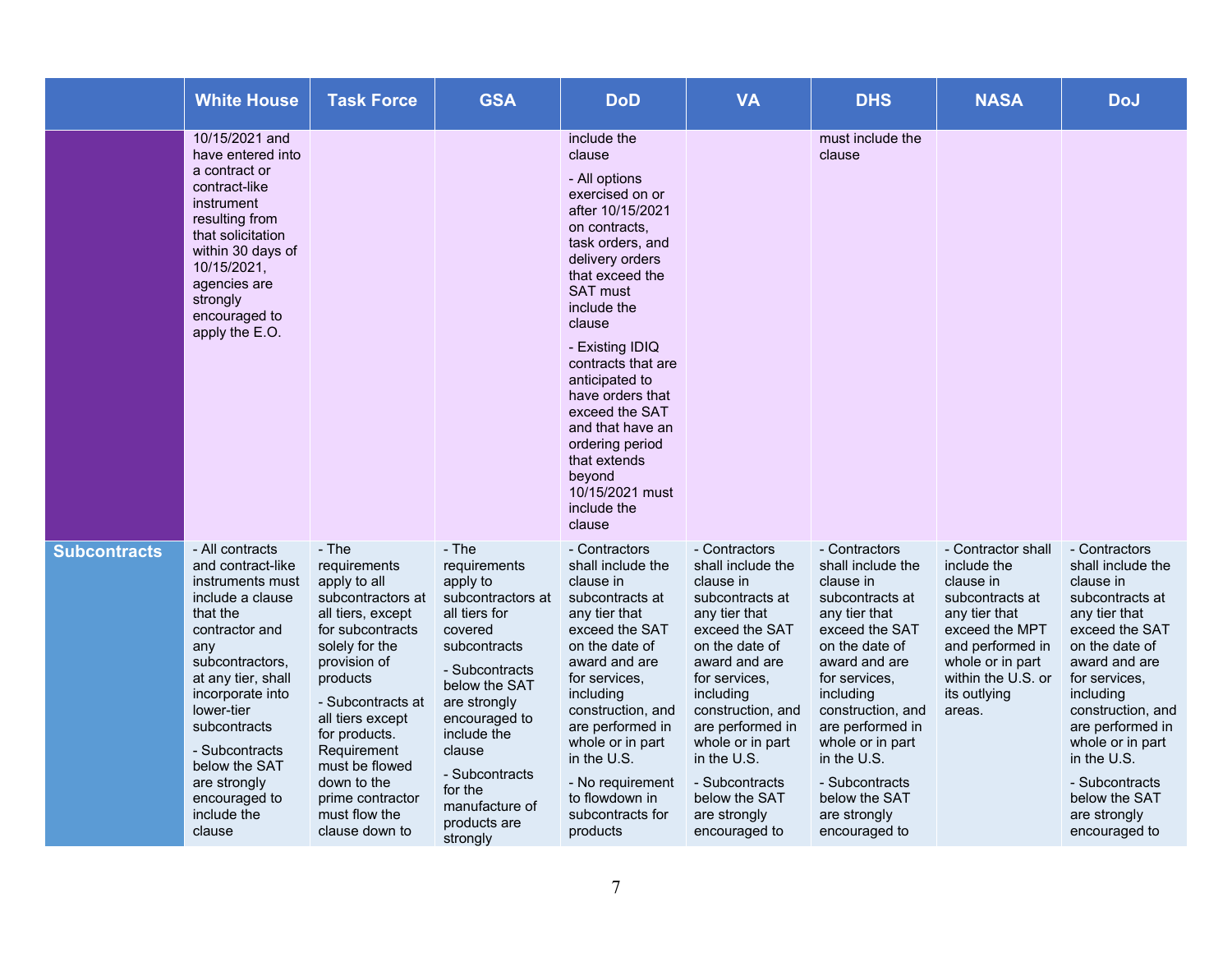|                    | <b>White House</b> | <b>Task Force</b>                                                                                                                                                                                                                                                      | <b>GSA</b>                                                                                                                                                                                                                           | <b>DoD</b>                                                                                                                                                                                                                           | <b>VA</b>                                                                                                                                                                                                                            | <b>DHS</b>                                                                                                                                                                                                                           | <b>NASA</b>                                                                                                                                                                                                                          | <b>DoJ</b>                                                                                                                                                                                                                           |
|--------------------|--------------------|------------------------------------------------------------------------------------------------------------------------------------------------------------------------------------------------------------------------------------------------------------------------|--------------------------------------------------------------------------------------------------------------------------------------------------------------------------------------------------------------------------------------|--------------------------------------------------------------------------------------------------------------------------------------------------------------------------------------------------------------------------------------|--------------------------------------------------------------------------------------------------------------------------------------------------------------------------------------------------------------------------------------|--------------------------------------------------------------------------------------------------------------------------------------------------------------------------------------------------------------------------------------|--------------------------------------------------------------------------------------------------------------------------------------------------------------------------------------------------------------------------------------|--------------------------------------------------------------------------------------------------------------------------------------------------------------------------------------------------------------------------------------|
|                    |                    | the next lower-<br>tier<br>subcontractor, to<br>the point at<br>which<br>subcontract<br>requirements are<br>solely for the<br>provision of<br>products<br>- Strongly<br>encourages<br>inserting the<br>clause in<br>subcontracts for<br>the manufacture<br>of products | encouraged to<br>include the<br>clause, unless<br>exempted by<br>FAS or PBS<br>guidance                                                                                                                                              |                                                                                                                                                                                                                                      | include the<br>clause<br>- No requirement<br>to flowdown in<br>subcontracts for<br>products                                                                                                                                          | include the<br>clause<br>- No requirement<br>to flowdown in<br>subcontracts for<br>products                                                                                                                                          |                                                                                                                                                                                                                                      | include the<br>clause                                                                                                                                                                                                                |
| <b>Other Dates</b> |                    | - All covered<br>employees must<br>be vaccinated by<br>12/08/2021 (see<br>implementation<br>dates above)                                                                                                                                                               | - All covered<br>employees must<br>be vaccinated by<br>12/08/2021 (see<br>implementation<br>dates above)                                                                                                                             | - All covered<br>employees must<br>be vaccinated by<br>12/08/2021 (see<br>implementation<br>dates above)                                                                                                                             | - All covered<br>employees must<br>be vaccinated by<br>12/08/2021 (see<br>implementation<br>dates above)                                                                                                                             | - All covered<br>employees must<br>be vaccinated by<br>12/08/2021 (see<br>implementation<br>dates above)                                                                                                                             | - All covered<br>employees must<br>be vaccinated by<br>12/08/2021 (see<br>implementation<br>dates above)                                                                                                                             | - All covered<br>employees must<br>be vaccinated by<br>12/08/2021 (see<br>implementation<br>dates above)                                                                                                                             |
|                    |                    | - After<br>12/08/2021, all<br>covered<br>employees must<br>be fully<br>vaccinated by<br>the first day of<br>the performance<br>period on a<br>newly awarded<br>covered contract<br>or at an option<br>exercise/extensio<br>n/renewal                                   | - After<br>12/08/2021, all<br>covered<br>employees must<br>be fully<br>vaccinated by<br>the first day of<br>the performance<br>period on a<br>newly awarded<br>covered contract<br>or at an option<br>exercise/extensio<br>n/renewal | - After<br>12/08/2021, all<br>covered<br>employees must<br>be fully<br>vaccinated by<br>the first day of<br>the performance<br>period on a<br>newly awarded<br>covered contract<br>or at an option<br>exercise/extensio<br>n/renewal | - After<br>12/08/2021, all<br>covered<br>employees must<br>be fully<br>vaccinated by<br>the first day of<br>the performance<br>period on a<br>newly awarded<br>covered contract<br>or at an option<br>exercise/extensio<br>n/renewal | - After<br>12/08/2021, all<br>covered<br>employees must<br>be fully<br>vaccinated by<br>the first day of<br>the performance<br>period on a<br>newly awarded<br>covered contract<br>or at an option<br>exercise/extensio<br>n/renewal | - After<br>12/08/2021, all<br>covered<br>employees must<br>be fully<br>vaccinated by<br>the first day of<br>the performance<br>period on a<br>newly awarded<br>covered contract<br>or at an option<br>exercise/extensio<br>n/renewal | - After<br>12/08/2021, all<br>covered<br>employees must<br>be fully<br>vaccinated by<br>the first day of<br>the performance<br>period on a<br>newly awarded<br>covered contract<br>or at an option<br>exercise/extensio<br>n/renewal |
| <b>Other Notes</b> |                    | - No definition of<br>services                                                                                                                                                                                                                                         |                                                                                                                                                                                                                                      |                                                                                                                                                                                                                                      |                                                                                                                                                                                                                                      |                                                                                                                                                                                                                                      |                                                                                                                                                                                                                                      |                                                                                                                                                                                                                                      |